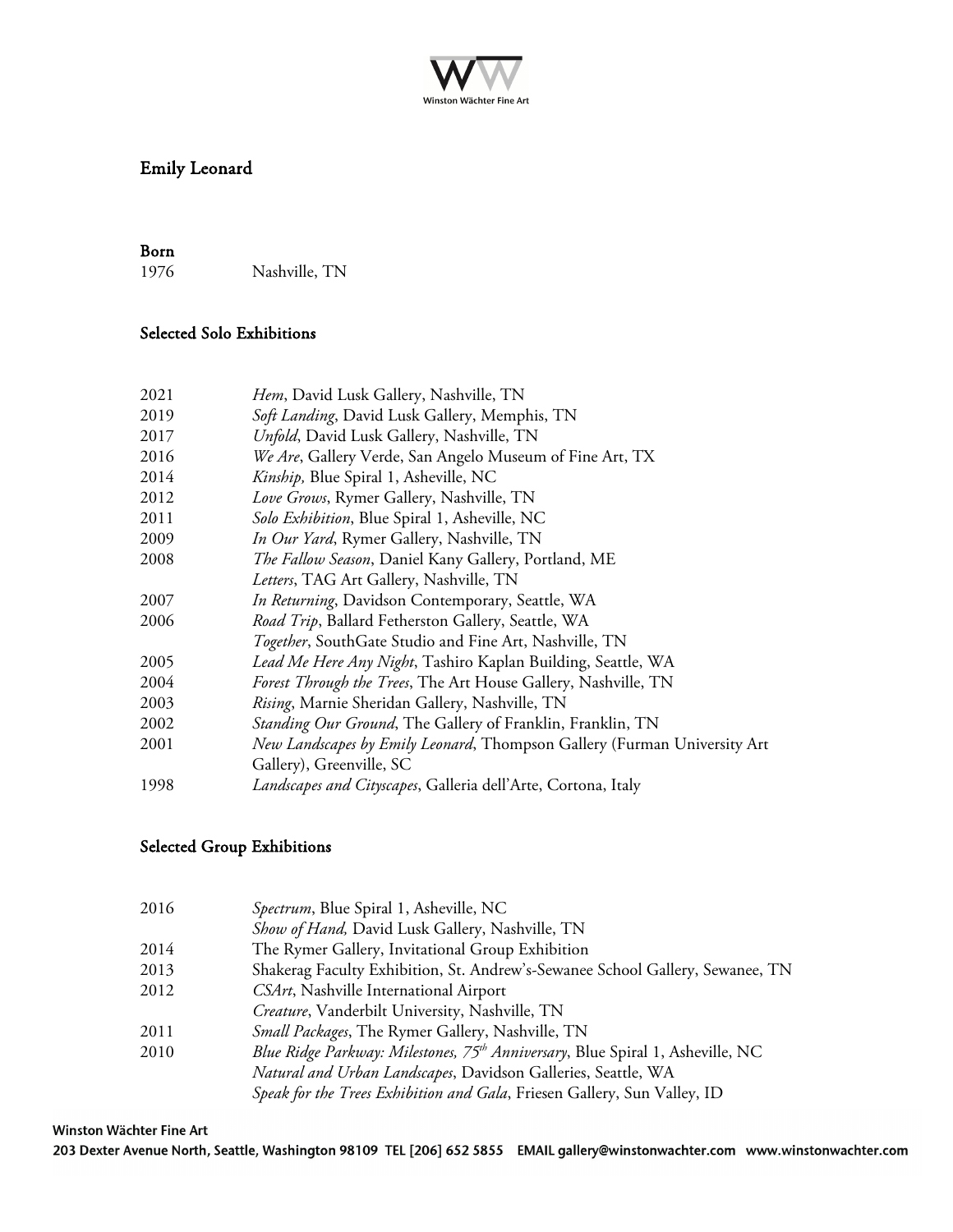

| Two person show with Michael Kessler, Daniel Kany Gallery, Portland, ME     |
|-----------------------------------------------------------------------------|
|                                                                             |
| CoCA Painting Marathon, Center on Contemporary Art, Seattle, WA             |
|                                                                             |
|                                                                             |
| 1002 Project: From One to Chemistry, Calvin Charles Gallery, Scottsdale, AZ |
|                                                                             |

### **Collections**

Tennessee State Museum, Nashville, TN Swedish Hospital, Seattle, WA Nashville International Airport Arts Collection UBS Offices FirstBank Collection, *The Art of Community* Governor Bill Haslam of Tennessee Martha Ingram Steven and Joyce Melander-Dayton Karen Elson Nathan and Jessie Followill (of Kings of Leon) Dan Auerbach (of The Black Keys)

#### Feature Publications

| 2017 | <i>The Tennessean</i> , review of show                                              |
|------|-------------------------------------------------------------------------------------|
|      | <i>Nashville Scene</i> , review of show                                             |
|      | Nashville Arts Magazine, feature and cover                                          |
| 2016 | Garden and Gun, December feature                                                    |
| 2014 | Southern Living Magazine, feature on Nashville artists                              |
| 2013 | Anthology Magazine, feature in visual arts edition                                  |
| 2012 | The Art of Community, catalogue for FirstBank collection                            |
| 2011 | Garden and Gun Magazine, feature on the artist with published image, June/July      |
|      | issue                                                                               |
| 2010 | <i>Nashville Counts</i> , featured artist in children's book, Holland Brown Books,  |
|      | November                                                                            |
|      | Nashville Arts Magazine, profile                                                    |
| 2009 | Speak for the Trees, featured artist alongside artists such as David Hockey, Mark   |
|      | Ryden, Christo, Yoko Ono, etc., curated by Andria Friesen, published by Marquand    |
|      | Books, Inc.                                                                         |
| 2008 | Studio Visit by Open Studios Press, inclusion in this juried catalog of artists     |
| 2007 | Art News, published image in feature on Maine, summer edition                       |
|      | Visual Codec, One Shot Book Project, featured artist in juried catalog of Northwest |
|      | artists                                                                             |